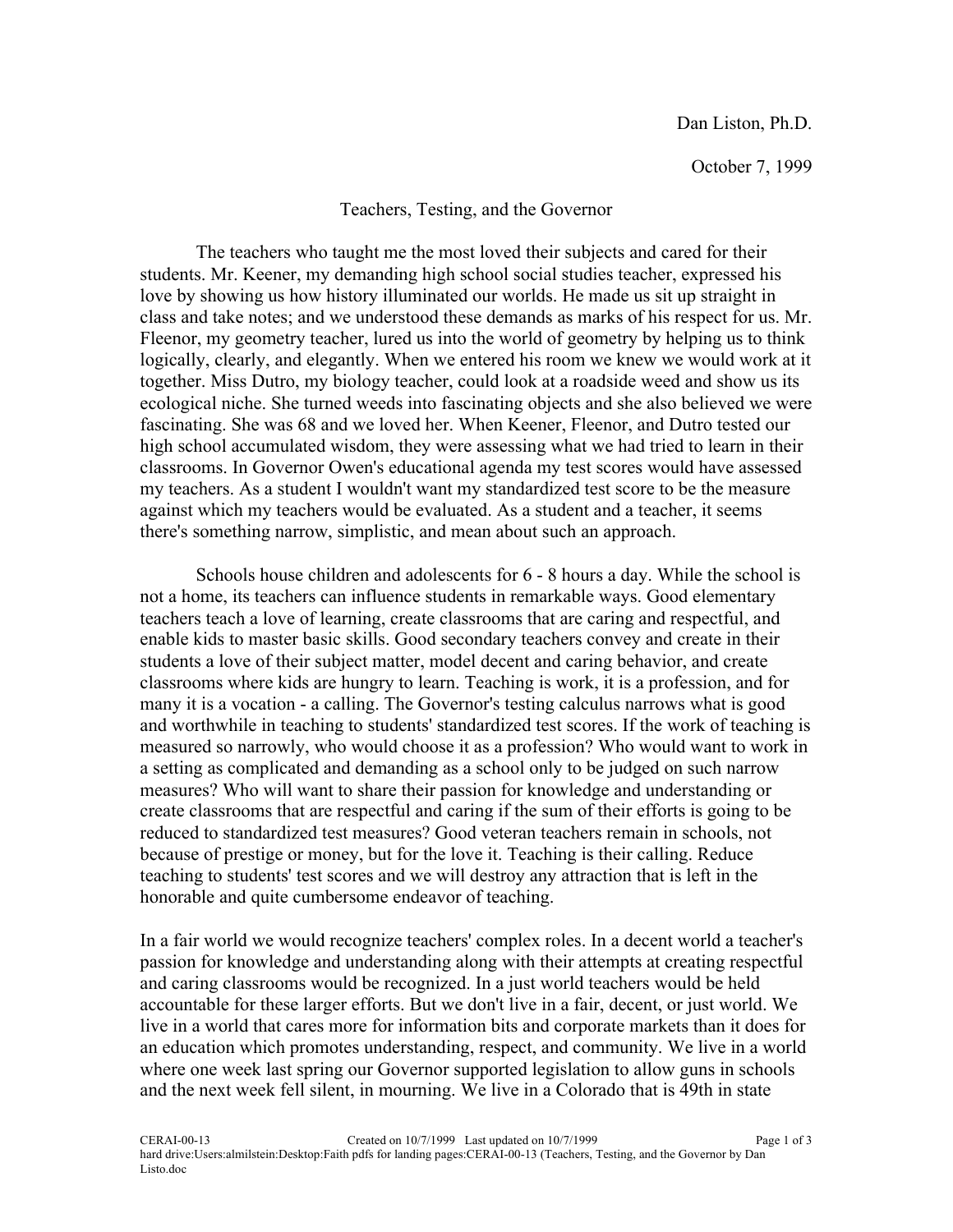funding to public education and seventh in household income levels; and yet somehow our state officials bemoan the predictable results of such meager funding. Problems exist in Colorado's schools but they are not the problems that our Governor points to. The Governor's solutions, along with those of William Moloney (Commissioner of Education), are mere shills in the complex problems surrounding public education.

In Governor Owen's and Commissioner Moloney's world the matter is plain and simple: teachers teach kids, the state should test kids and hold teachers accountable for their outcomes. First we were offered the state's reading and writing tests to measure our children, soon we will be offered William Sanders' "value added" tests to measure our teachers. We are being duped. We are being sold a faulty bill of goods that will harm our children. The Governor was wrong when he supported legislation that would have allowed guns in schools. Now he is trying to legislate a harmful educational solution and he is wrong again. The citizens of Colorado do not need another catastrophe to wake them up to this fact but we may need a little education. We need to learn about the forces behind this flawed educational agenda.

Chester Finn and his market-minded think tank, the Fordham Foundation, provide the agenda for this latest onslaught. Our public libraries (which Governor Owens refuses to fund) should have Finn's 1994 manifesto We Must Take Charge, and your librarian can link any citizen up to Fordham's web site at www.edexcellence.net. The Finn-Fordham plan is multi-pronged but the logic is simple: Schools should produce kids who know certain things so that they can be productive workers. In order to get better schools we need to test the kids. When we test the kids we can also measure their teachers. Sanders value-added testing approach would allow state officials to track a child's progress through school. Track the child's progress and you can measure the teacher's effectiveness. Teachers whose students do 'poorly' do not receive raises, those teachers whose kids excel receive added pay increments. Through testing, the logic goes, we can control our child's education, direct teachers to teach the right material, and 'take charge' of our schools.

This approach to teaching is not only narrow and discouraging to good teachers, it is also simplistic. In schools the teachers are expected to teach all students. Finn and Owens assume that all teachers and students play on level playing fields. They don't. Some classes are extremely challenging. In financially strapped settings it is not uncommon for a fourth grade teacher to have two or three languages spoken in the classroom, a hearing impaired child, and one or two wheel-chair bound children in her mix of 28 students. It is not uncommon for these teachers to work in resource-poor schools, with few supportive services. Chester Finn, Governor Owens, and Commissioner Moloney seem to think that by testing students and evaluating teachers all students will be encouraged to pull themselves up by their bootstraps. We'll test the students, measure the teachers, and proceed full steam ahead. They want us to believe that when all of the educational doors are opened anyone can walk through. But anyone with an ounce of compassion knows better. Beginning life in poverty is a huge obstacle that contributes to small, not bountiful, futures. Sadly Owens' reform steam will not energize but will burn; it will burn the kids and teachers who need the most support.